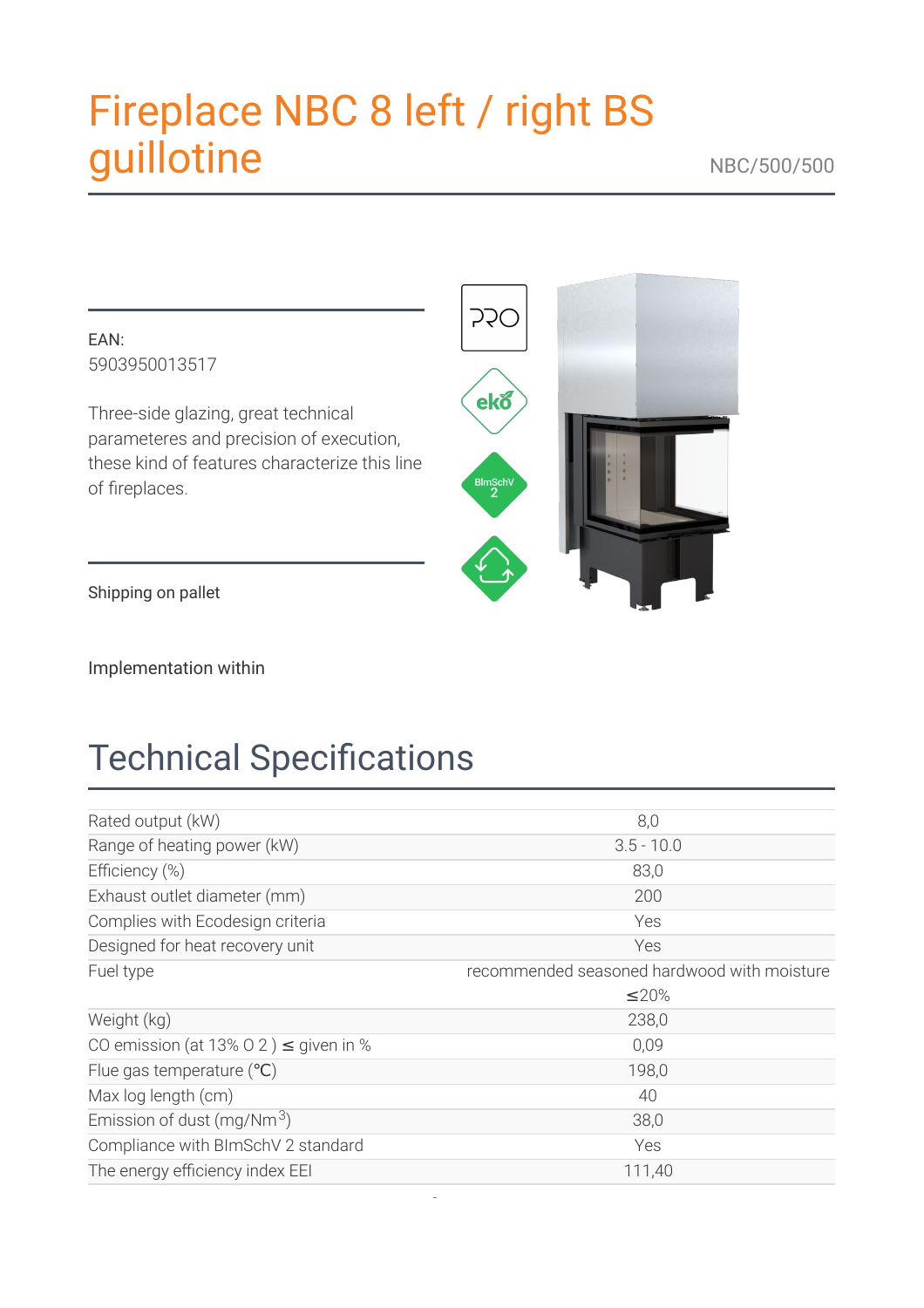| The minimum active field of exhaust grilles ( $\text{cm}^2$ ) | $\geq 700$ |
|---------------------------------------------------------------|------------|
| The minimum active field of inlet grilles (cm <sup>2</sup> )  | $\geq 500$ |
| Glazing type                                                  | lateral    |
| Opening of the doors                                          | lift up    |
| Material                                                      | steel      |
| Width (cm)                                                    | 57,60      |
| Height (cm)                                                   | 147,00     |
| Depth (cm)                                                    | 71,90      |
| External air inlet                                            | Yes        |
| The liner of the combustion chamber                           | Yes        |
| Ashpan                                                        | Yes        |
| Decorative printed glass                                      | Yes        |

### **Features**

#### **MAXIMUM ENERGY USE**

The body and the front of the insert are resistant to high temperatures thanks to the high quality steel used in production.

Efficient burning process & maintaining of temperature to keep the warmth for longer thanks to lining of combustion chamber with TERMOTEC - heat accumulating material which raises the temperature in the combustion chamber.

Air supplied from outside only thanks to biult-in an external air inlet fi 125mm. Air adjustment with just one regulator which prevents from improper usage.

Triple air system of combustion chamber: primary air - directed to combustion plate; secondary air supplied by the holes located in the back wall. Additionally, the system of air clean glass has been applied (curtain air).

#### **SAFETY AT ITS BEST**

Perfect tightness thanks to the solid welds made in a noble gas shielding.

All steel elements are laser cut and bent on CNC bending machines.

Front of insert is equipped with a triple heat-resistant ceramics that can withstand temperatures up to 660°C

#### **ECOLOGICAL COMBUSTION**

The unit meets the requirements of Ecodesign standards and the restrictions of the BImSchV 2 standard, which determines the maximum CO emission.

#### **CONVENIENT TO USE**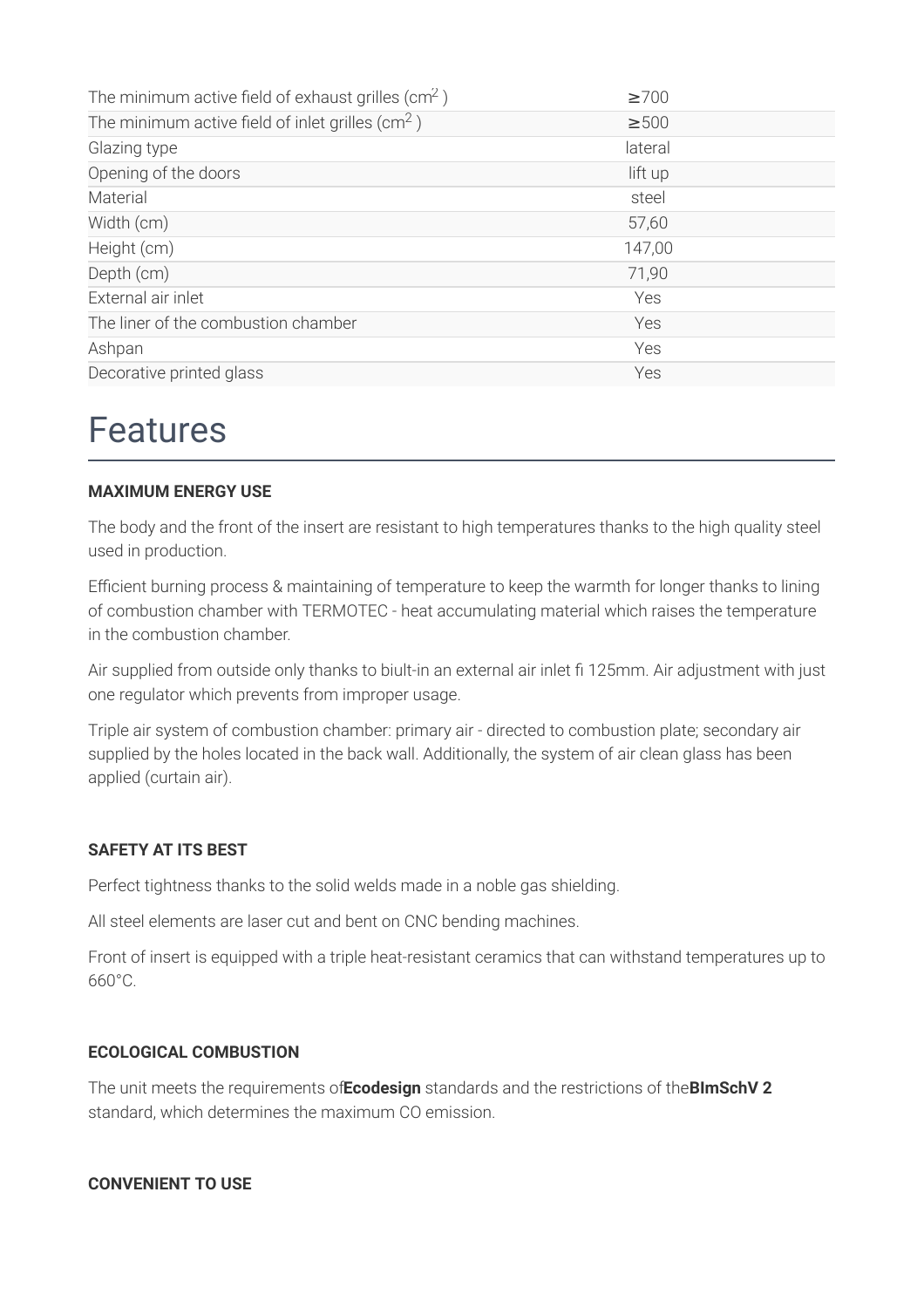Movable grate and ashpan enables to clean the insert.

The bottom plate of the insert is significantly reduced relative to the door.

Double door opening system - lift up (Guillotine) and side opening. Lifted door makes loading of wood easier and machanism of side door opening allows to clean the glass.

Reduced soot deposition through a system of pure glass (air curtain).

#### **MODERN DESIGN**

Three-side glazing of fireplace guarantees maximum vision of the fire.

Comfortable and quiet lift-up mechanism simplifies cleaning and service of the insert.

Decorative, heat-resistant glass that can withstand temperatures up to 660°C. It gives a fireplace a modern and elegant look, visually enlarges the front of the insert.

### **Technical drawing**



### **Additional options**



### **Black TERMOTEC lining - additional**

### option

TERMOTEC is heat accumulating material which raises the temperature in the combustion